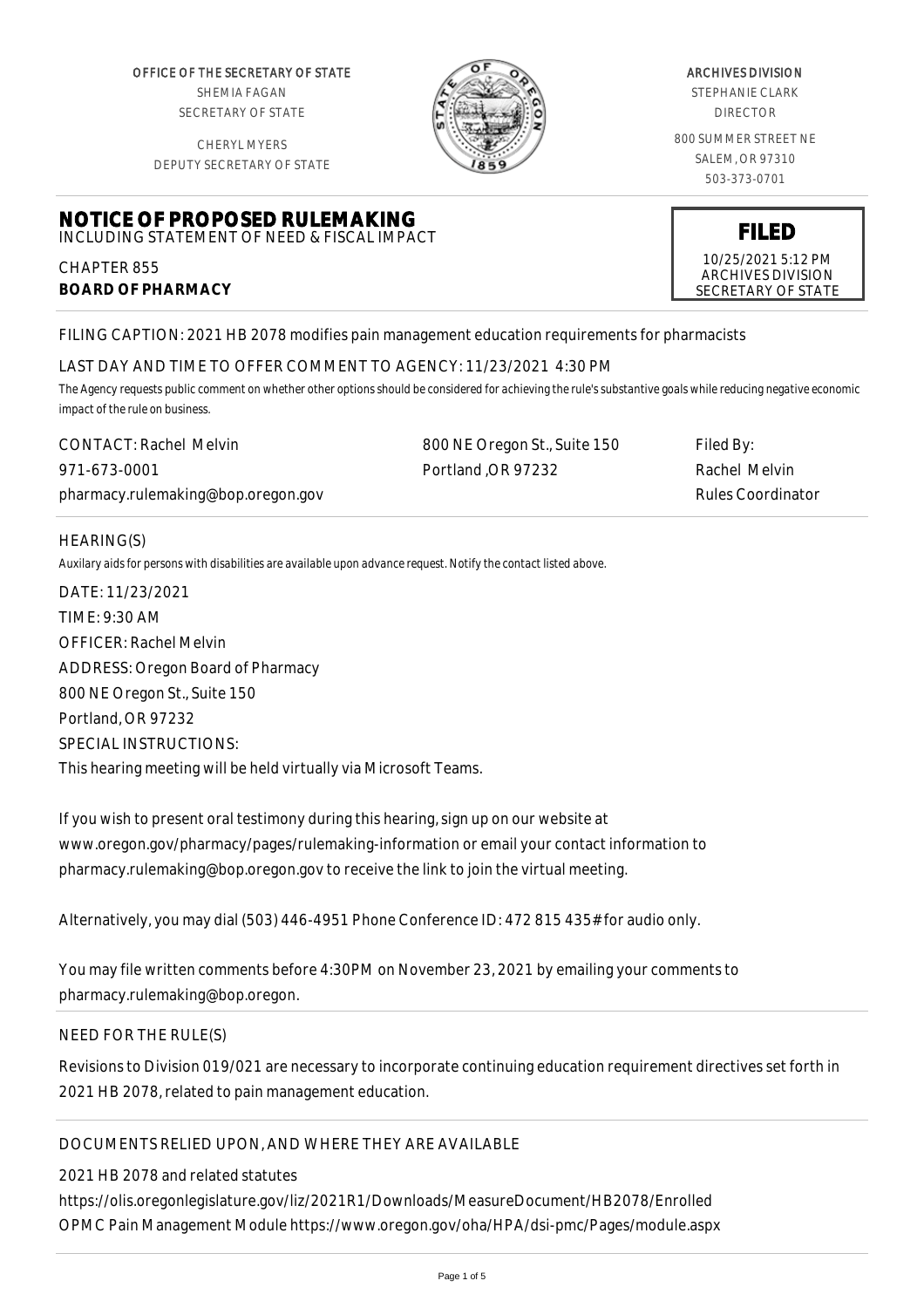## FISCAL AND ECONOMIC IMPACT:

In Oregon, it is estimated that 8,347 pharmacists will be impacted by these new requirements. There is no fee for completing this one-hour pain management course.

## COST OF COMPLIANCE:

*(1) Identify any state agencies, units of local government, and members of the public likely to be economically affected by the rule(s). (2) Effect on Small Businesses: (a) Estimate the number and type of small businesses subject to the rule(s); (b) Describe the expected reporting, recordkeeping and administrative activities and cost required to comply with the rule(s); (c) Estimate the cost of professional services, equipment supplies, labor and increased administration required to comply with the rule(s).*

There are no known economic impacts to the Oregon Board of Pharmacy or small businesses. Oregon licensed Pharmacists will be required to retain and provide proof of completed on hour continuing education in pain management provided by the Pain Management Commission of the Oregon Health Authority.

#### DESCRIBE HOW SMALL BUSINESSES WERE INVOLVED IN THE DEVELOPMENT OF THESE RULE(S):

Small businesses were not involved in the development of proposed revisions to these rules.

## WAS AN ADMINISTRATIVE RULE ADVISORY COMMITTEE CONSULTED? NO IF NOT, WHY NOT?

Legislative directive of 2021 HB 2078.

#### RULES PROPOSED:

855-019-0120, 855-021-0001, 855-021-0005

AMEND: 855-019-0120

RULE SUMMARY: Revisions to Divisions 019/021 are necessary to incorporate continuing education requirement directives set forth in 2021 HB 2078, related to pain management education.

CHANGES TO RULE:

855-019-0120 Licensure ¶

(1) Before licensure as a pharmacist, an applicant must meet the following requirements:¶

(a) Provide evidence from a school or college of pharmacy approved by the Bboard that they have successfully completed all the requirements for graduation and, starting with the graduating class of 2011, including not less than 1440 hours of School-based Rotational Internships as that term is defined in OAR 855-031-0005, and that a degree will be conferred;¶

(b) Pass the North American Pharmacist Licensure Examination (NAPLEX) exam with a score of not less than 75. This score ishall remain valid for only one year unless the Bboard grants an extension. A candidate who does not attain this score may retake the exam after a minimum of 45 days with a limit of three attempts in a 12 month period, not to exceed a lifetime maximum of 5 times.;¶

(c) Pass the Multistate Pharmacy Jurisprudence Examination (MPJE) exam with a score of not less than 75. The applicant may not take the MPJE until they have graduated from a school or college of pharmacy approved by the Bboard. A candidate who does not attain this score may retake the exam after a minimum of 30 days with a limit of three attempts in a 12 month period, not to exceed a lifetime maximum of 5 times. The MPJE score ishall be valid for 6 months unless extended by the Bboard; \[

(d) Complete an application for licensure, provide the Bboard with a valid e-mail address, and a fingerprint card or other documentation required to conduct a criminal background check; and¶

(e) Complete one hour of continuing pharmacy education in pain management, provided by the Pain Management Commission of the Oregon Health Authority.¶

(2) A license, once obtained, will expire on June 30 in odd numbered years and must be renewed biennially. Statutory/Other Authority: ORS 689.205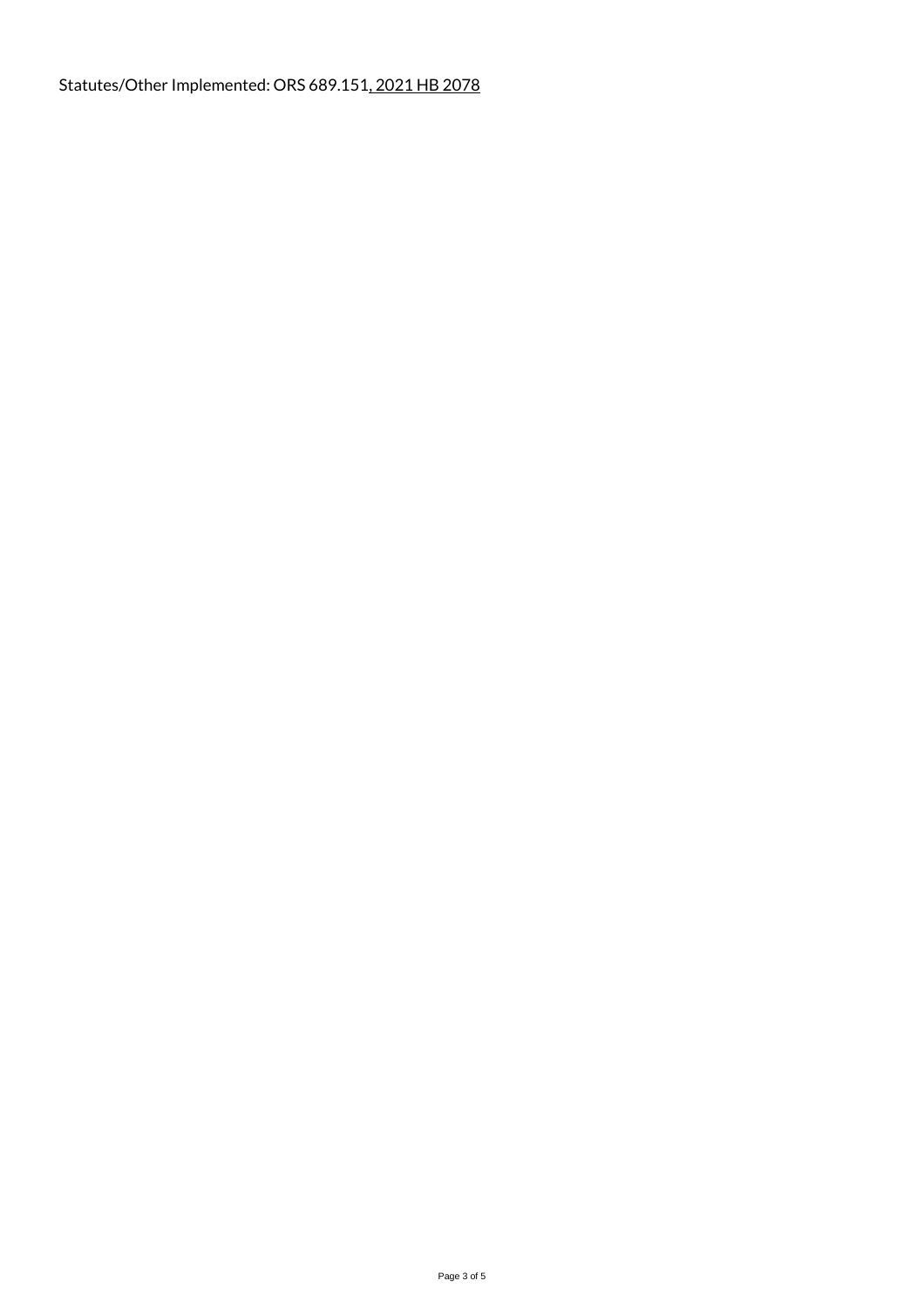#### AMEND: 855-021-0001

RULE SUMMARY: Revisions to Division 019/021 are necessary to incorporate continuing education requirement directives set forth in 2021 HB 2078, related to pain management education.

CHANGES TO RULE:

#### 855-021-0001

**Definitions** 

(1) "Continuing Pharmacy Education" or "CPE" means classes of post graduate studies, informal study group participation, institutes, seminars, lectures, conferences, workshops, extension study, correspondence courses, teaching, planned and professional meetings, self-study courses, cassette or audio visual tape/slides or materials, and other self-instruction units applicable to the practice of pharmacy.¶

(2) "Contact hour" means fifty minutes of continuing pharmacy education.¶

(3) "Patient safety" means systems, procedures and processes that ensure that the correct patient receives the correct drug in the correct dose and is counseled appropriately. ¶

(4) "Medication error prevention" means systems, procedures and processes to prevent and avoid adverse events and to ensure that the correct patient receives the correct drug in the correct dose. ¶

(5) "Pain management education program" means a specific one- hour web-based program developed by the Oregon Pain Commission, in addition to six accredited hours of continuing education in pain management, end of life care or a combination of bothPain Management Commission of the Oregon Health Authority.¶

(6) "Cultural competence" means the lifelong process of examining the values and beliefs and developing and applying an inclusive approach to health care practice in a manner that recognizes the content and complexities of provider-patient communication and interaction and preserves the dignity of individuals, families, and communities.¶

(a) Cultural competence applies to all patients.¶

(b) Culturally competent providers do not make assumptions on the basis of an individual's actual or perceived abilities, disabilities or traits whether inherent, genetic or developmental including: race, color, spiritual beliefs, creed, age, tribal affiliation, national origin, immigration or refugee status, marital status, socio-economic status, veteran's status, sexual orientation, gender identity, gender expression, gender transition status, level of formal education, physical or mental disability, medical condition or any consideration recognized under federal, state and local law.

Statutory/Other Authority: ORS 689.205, ORS 676.850

Statutes/Other Implemented: ORS 689.285, ORS 689.486, ORS 413.450, ORS 413.590